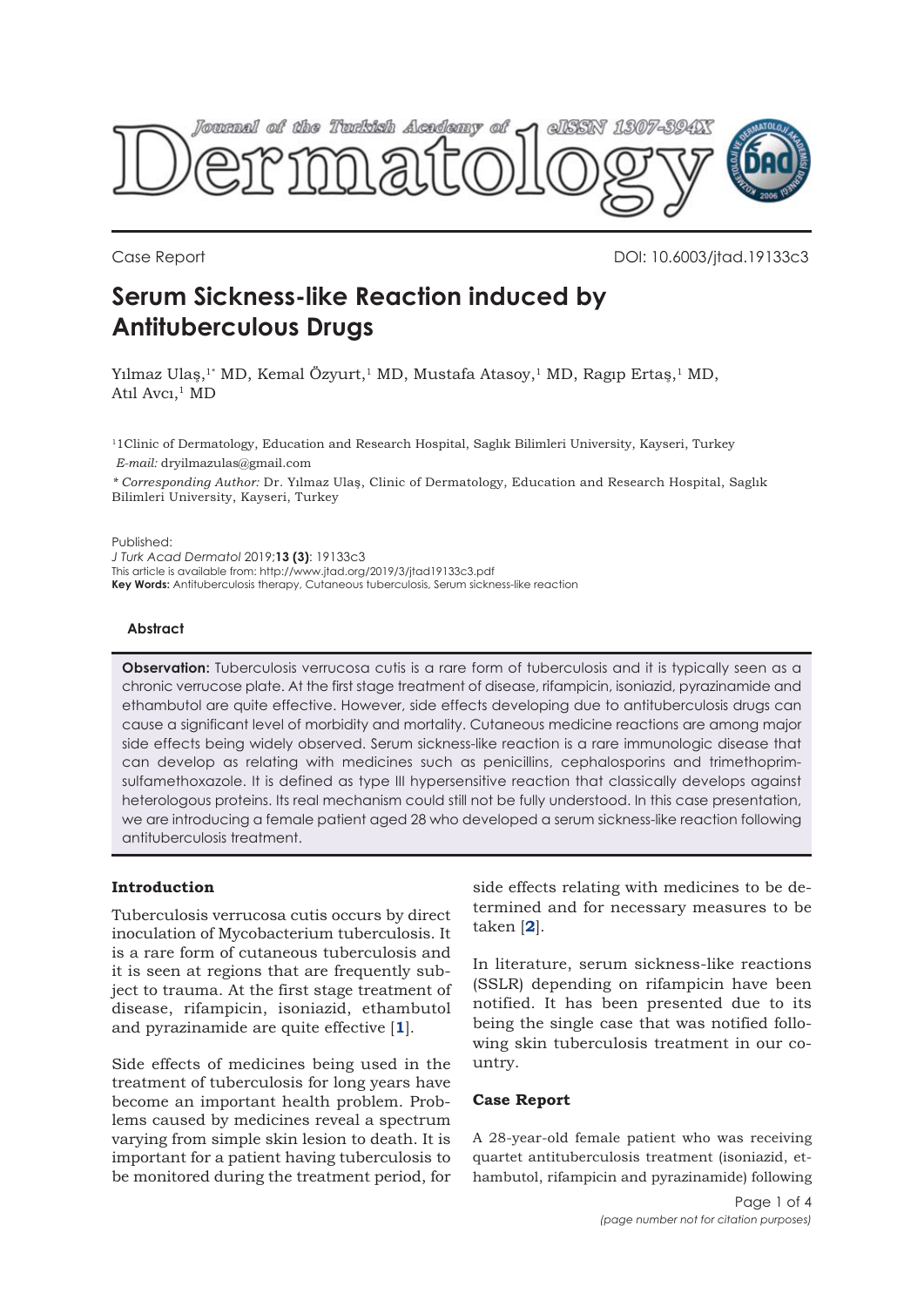diagnosis of tuberculosis verrucose cutis has applied to our polyclinic 20 days after starting of treatment with complaints of face, body, neck, redness and swelling of the hands and feet, fever, joint, muscle aches, abdominal pain and weakness. During the dermatologic examination of the patient, it was observed that there was diffuse edema of face, neck, hand and foot, urticarial plaques on the trunk, macular erythema on the hands and feet (**Figures 1, 2, [3 and 4](#page-2-0)**). The patient had a subfebrile fever (37.8  $o^c$ ). In the laboratory findings of the patient, there was leukocytosis  $(13.000/mm<sup>3</sup>)$ , erythrocyte sedimentation speed increase (25 mm/hour) and high level of c-reactive proteins (57.8 mg/L). Eosinophilia was not present. Complementary levels (C3c: 1.39 g/L, C4: 0.19 g/L) were within normal limits. Liver and kidney functions and full urinary examination of the patient were normal. As being based on the story, physical and dermatologic examination and laboratory findings SHBR diagnosis was given for the patient. Antituberculosis drugs which she mentioned that she was using during her application were stopped to be given. Parenteral 60 mg/day methylprednisolone and antihistamine treatments were initiated for the patient. On the third day of treatment, symptoms of the patient were significantly reduced. Systemic corticosteroid dose was

cut by being reduced. Following that it was continued only with oral antihistamines. General status of the patient was corrected with treatment and her dermatologic lesions were reduced.

#### **Discussion**

MSerum sickness was first defined in the year 1905 by von Pirguet and Schik as clinical picture revealed with fever, skin lesions, arthralgia, lymphadenopathy which developed days later in children who were applied antiserum treatment (rabies, diphtheria, tetanus). It is a complement-dependent systemic immune complex disease against an antigen which is in protein structure. SSLR is a lighter clinical picture developing against medicines not having a protein structure that is observed more frequently than serum sickness. Pathophysiology of SSLR could not be fully understood. But by many researchers, SSLR have been evaluated within type III hypersensitivity reactions. It has been defined as a medical reaction that showed itself with skin rash, fever and joint involvement without any vasculitis finding being present [**[3,4](#page-3-0)**].



**Figure 1.** Common edema of the eyelid, lips and face **Figure 2.** Right hand edema and erythema

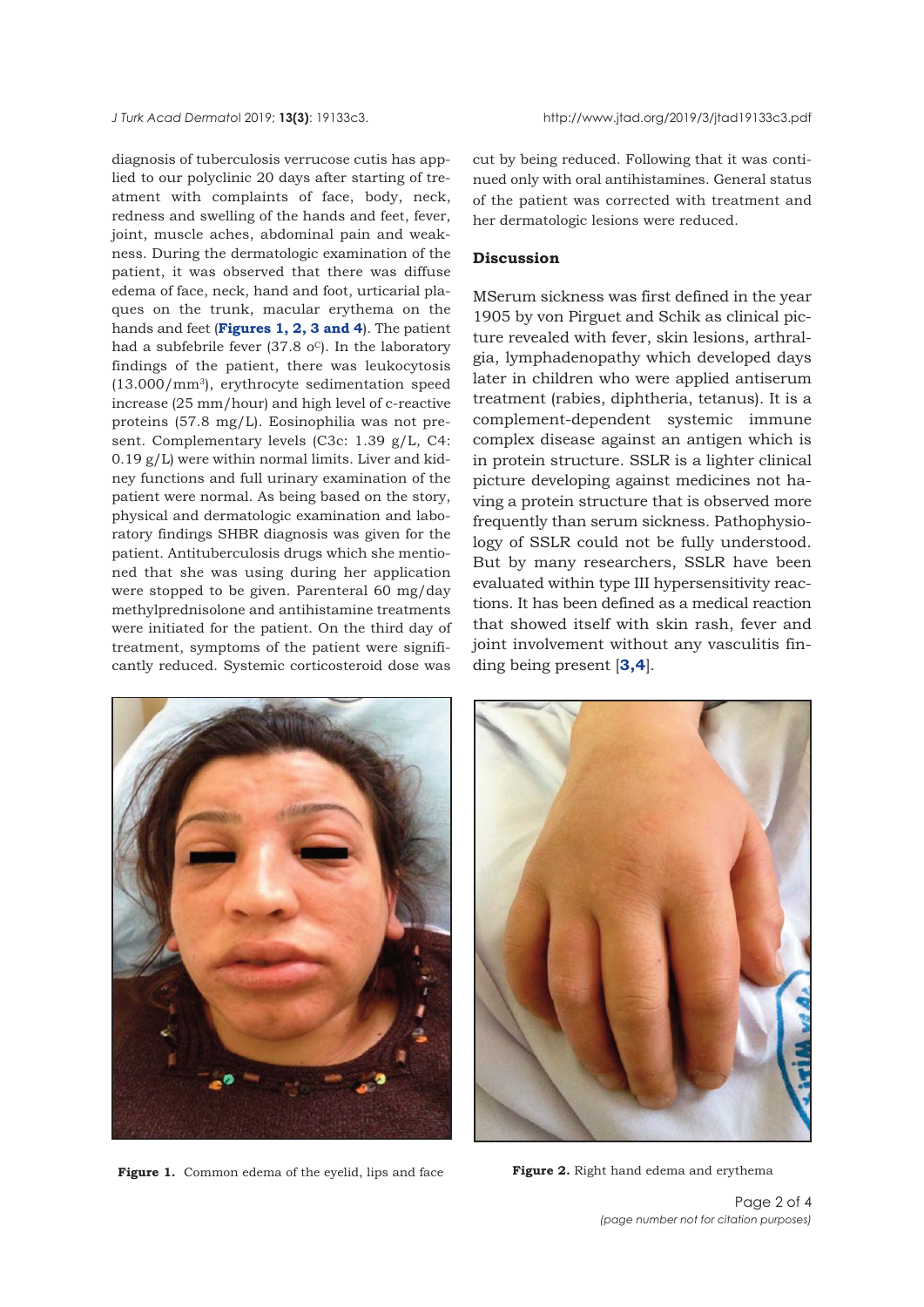<span id="page-2-0"></span>*J Turk Acad Dermato*l 2019; **13(3)**: 19133c3. http://www.jtad.org/2019/3/jtad19133c3.pdf





**Figure 3.** Left edema and erythema **Figure 4.** Erythematous macules in the body

This disease can be observed in all age groups and frequently in children. Clinical picture occurs 2 to 21 days following medicine intake. Skin lesion that is most frequently observed in patients is urticaria. Morbilliform, erythema multiforme-like lesions, edema and purpuric lesions are other cutaneous eruptions. Fever, diffuse muscle and joint pain, arthritis, and polyneuropathy are other clinical findings being observed. renal, cardiac and pulmonary involvement may also be rarely observed [**[5](#page-3-0)**]. In our case, there were common facial, neck and hand-standing edema accompanied by a subfebrile fever, urticarial lesions on the trunk and extremities and a common weakness and joint pain which were present. In our patient, no lymphadenopathy or systemic involvement was observed.

Most common reason of SSLR is medicines. Especially antibiotics, anticonvulsants, antineoplastics, antiarrhythmics, antihypertensives, nonsteroidal anti-inflammatory drugs and rarely infections were held to be responsible [**[3](#page-3-0)**].

During the treatment of tuberculosis, serious side effect problems are confronted with. Serious side effects relating with antituberculosis drugs can cause a significant level of morbidity and mortality. Cutaneous medicine reactions relating with tuberculosis drugs are among frequently observed side effects. In a study conducted by Tan et al in 2007 in 47 (%5.7) out of 820 patients with active tuberculosis reported cutaneous drug reactions. Among these cutaneous medicine reactions the most frequently observed one was morbilliform rashes (%72.3). Besides erythema multiforme, urticaria, exfoliative dermatitis, facial edema, diffuse purpura and lichenoid eruptions were also notified. The agent that was most frequently held responsible was shown as pirazinanaid [**[2](#page-3-0)**].

SSLR developing as depending on antituberculosis medicines was very rarely notified. Until now, only two cases relating with rifampicin were published [**[6,7](#page-3-0)**]. As the first case, it was notified in 1994 by Parra et al [**[6](#page-3-0)**]. that SSLR has developed in a patient with HIV who was getting antituberculosis treatment. In the patient as being different from our case, circulating immune complexes and reduction in serum complement levels were detected. Intradermal test that was done with rifampicin was found as positive. As the second case in 2014 Kim et al [**[7](#page-3-0)**]. have published that combination of SSLR and anaphylaxis was observed in a patient getting quartet antituberculosis treatment with the diagnosis of tuberculosis meningitis. In this case with dermal and oral provocation tests being done with antituberculosis medicines, it was shown to have developed as depending on rifampicin. In our case as it was in acute period and as treatment of patient continued, allergy tests could not be done.

As a conclusion, it should be kept in mind that SSLR can develop in patients using antituberculosis medicines and these patients should be monitored closely for other cutaneous medicine reactions that can develop.